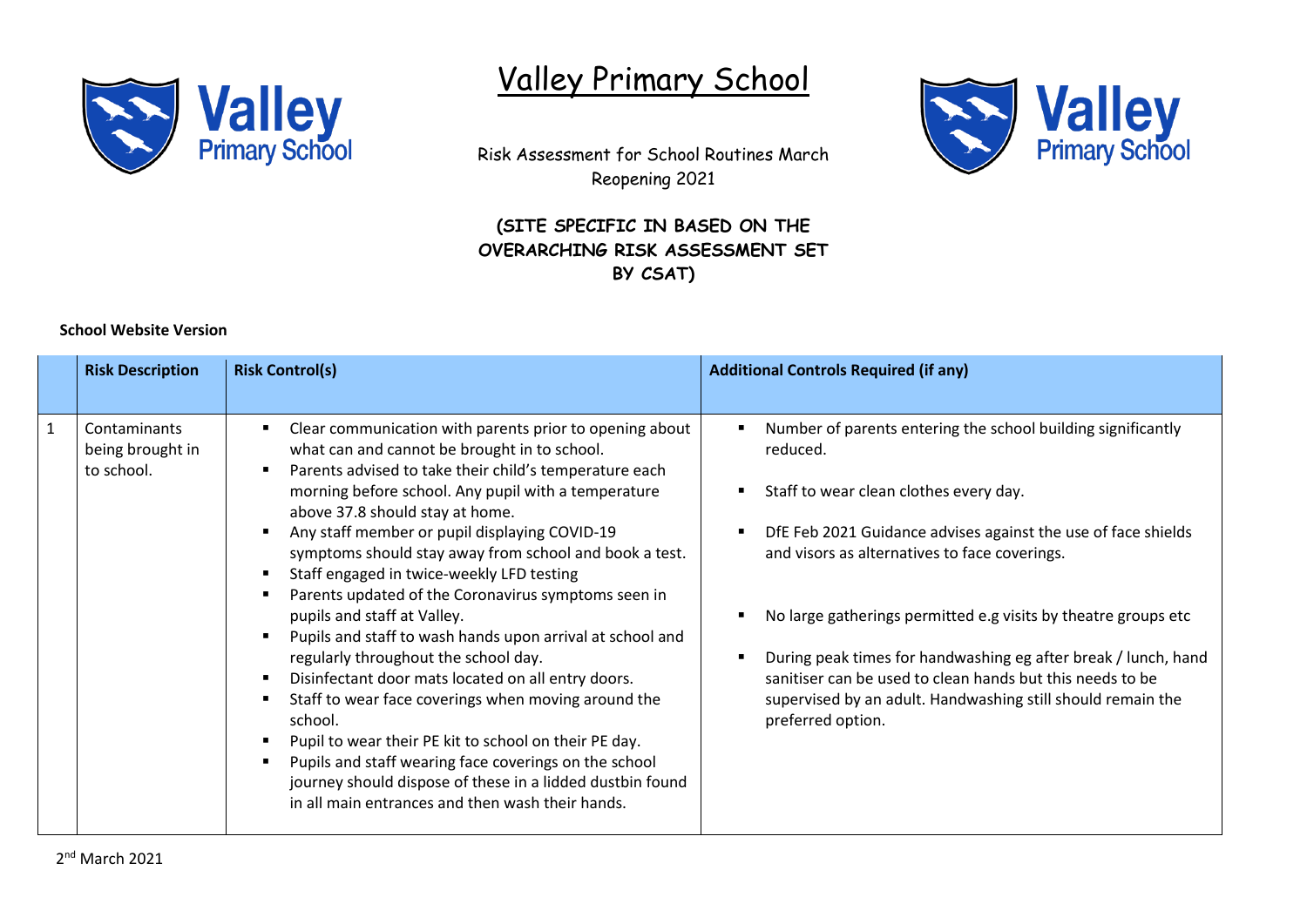|   |                                                                    | Reusable masks should be placed in a sealable plastic<br>bag.<br>Pupils reminded of the correct way to remove face<br>$\blacksquare$<br>coverings.<br>Soap and hand sanitiser available throughout the school.<br>$\blacksquare$<br>Plastic screens erected in the Main Reception area.                                                                                                                                                                                                                                                                                                                                                                                                                                                                                                                                                                                                                                                                                                                                                                                                                                                                                                                |                                                                                                                                                                                                                                                                                                                                                                                                                                                                                            |
|---|--------------------------------------------------------------------|--------------------------------------------------------------------------------------------------------------------------------------------------------------------------------------------------------------------------------------------------------------------------------------------------------------------------------------------------------------------------------------------------------------------------------------------------------------------------------------------------------------------------------------------------------------------------------------------------------------------------------------------------------------------------------------------------------------------------------------------------------------------------------------------------------------------------------------------------------------------------------------------------------------------------------------------------------------------------------------------------------------------------------------------------------------------------------------------------------------------------------------------------------------------------------------------------------|--------------------------------------------------------------------------------------------------------------------------------------------------------------------------------------------------------------------------------------------------------------------------------------------------------------------------------------------------------------------------------------------------------------------------------------------------------------------------------------------|
| 2 | Infection may<br>spread through<br>the resources used<br>in school | All soft toys and difficult to clean toys to be removed<br>from provision.<br>Increased cleaning regime implemented throughout the<br>٠<br>school.<br>High-touch resources used within the Early Years to be<br>washed at the end of each day.<br>Pupils to have their stationery to avoid the sharing of<br>$\blacksquare$<br>equipment.<br>Wipes available at high contact areas such as<br>٠<br>photocopiers<br>Social distancing and handwashing routines reinforced to<br>٠<br>pupils as part of their PHSCE learning within the first<br>week back.<br>Site Team to maintain an enhanced cleaning regime of<br>٠<br>communal areas throughout the school day. Chlor-Clean<br>solution to be used to wipe down surfaces.<br>Pupils to continue to use the online reading scheme.<br>$\blacksquare$<br>Where books are used as part of the daily reading<br>programme, these will have to be wiped down once they<br>are returned to school and quarantined for 72hrs, staff to<br>wash their hands after handling books from home.<br>i-pads and laptops will be wiped down before being used<br>٠<br>by a different year group.<br>Hand dryers and water fountains will remain out of<br>action. | Outdoor gym and Playbus not to be used.<br>Different year groups should not use the equipment on the<br>same day.<br>All staff to reinforce the Catch It, Bin It, Kill It message.<br>All shared rooms to be cleaned in between different year groups<br>using them.<br>All staff to be aware of the need to have an increased cleaning<br>regime for surfaces.<br>All learning areas to remain as clutter-free as possible to allow<br>for surfaces to be wiped clean throughout the day. |
| 3 | Infection may<br>spread due to the<br>numbers in school.           | One adult to accompany child to school each day.<br>Signage evident around the school site to remind<br>everyone of the need to socially distance.<br>Significantly reduce the number of parents and visitors<br>entering the school building.                                                                                                                                                                                                                                                                                                                                                                                                                                                                                                                                                                                                                                                                                                                                                                                                                                                                                                                                                         | Movement around the school by pupils and staff to be<br>minimised.<br>Close contact is defined as:                                                                                                                                                                                                                                                                                                                                                                                         |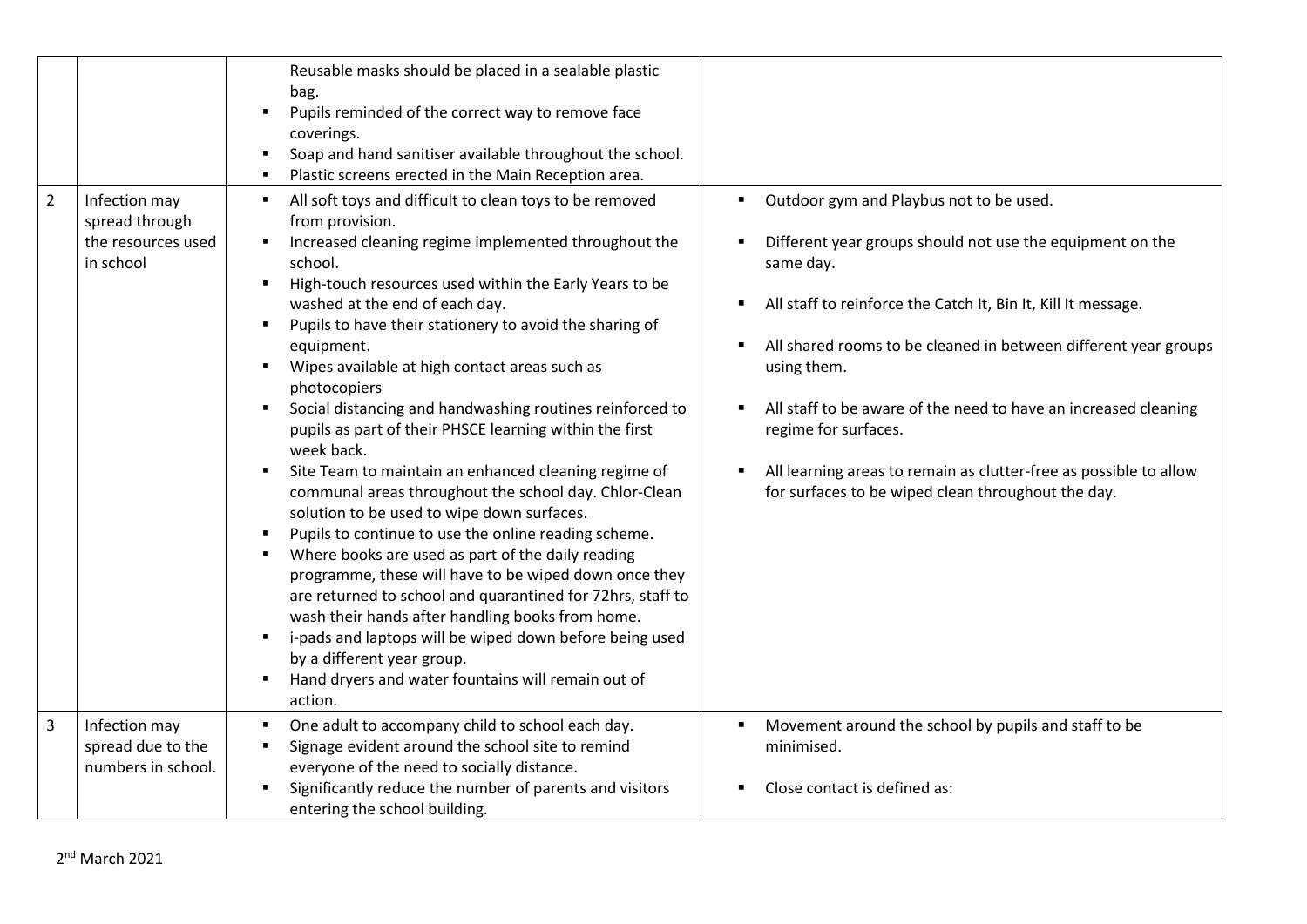| All pupils briefed on appropriate behaviours and the<br>catch it, bin it, kill it message reinforced.<br>Staff to wear face coverings when moving around the<br>building and when moving around the classroom.<br>Air purifiers used in each classroom and switched to<br>$\blacksquare$<br>setting 2.<br>Classroom windows and corridor doors kept open to<br>allow a good flow of fresh air. Atrium Library windows<br>opened daily to maximise ventilation.<br>Staggered start and collection times maintained.<br>One-way system introduced in the new building.<br>Playtime and lunchtimes staggered with pupils playing in<br>their class bubbles.<br>Year group bubbles in operation.<br>Where staff do work across bubbles, wherever possible,<br>movement should be limited to the front zone.<br>When staff work across bubbles, they should wash their<br>$\blacksquare$<br>hands before working in a new bubble.<br>Individual Support Assistants to work within year groups<br>Staff to wear face coverings when moving around<br>communal areas of the school<br>Three separate staffroom and PPA areas established.<br>Staff allocated to each staffroom area and times given for | anyone who lives in the same household as someone<br>with coronavirus (COVID-19) symptoms or who has<br>tested positive for coronavirus (COVID-19)<br>anyone who has had any of the following types of<br>contact with someone who has tested positive for<br>coronavirus (COVID-19) with a PCR or LFD test:<br>face-to-face contact including being coughed on or<br>having a face-to-face conversation within 1 metre<br>been within 1 metre for 1 minute or longer without<br>face-to-face contact<br>sexual contacts<br>been within 2 metres of someone for more than 15<br>minutes (either as a one-off contact, or added up<br>together over one day)<br>travelled in the same vehicle or a<br>DfE Feb 2021 Guidance advises against the use of face shields<br>and visors as alternatives to face coverings.<br>Toilets monitored by staff at break times to avoid overcrowding.<br>Older pupils to be taught that only 2 pupils should be in the |
|--------------------------------------------------------------------------------------------------------------------------------------------------------------------------------------------------------------------------------------------------------------------------------------------------------------------------------------------------------------------------------------------------------------------------------------------------------------------------------------------------------------------------------------------------------------------------------------------------------------------------------------------------------------------------------------------------------------------------------------------------------------------------------------------------------------------------------------------------------------------------------------------------------------------------------------------------------------------------------------------------------------------------------------------------------------------------------------------------------------------------------------------------------------------------------------------------|----------------------------------------------------------------------------------------------------------------------------------------------------------------------------------------------------------------------------------------------------------------------------------------------------------------------------------------------------------------------------------------------------------------------------------------------------------------------------------------------------------------------------------------------------------------------------------------------------------------------------------------------------------------------------------------------------------------------------------------------------------------------------------------------------------------------------------------------------------------------------------------------------------------------------------------------------------|
| lunch to be eaten.<br>Chlor Clean available in each of the staffroom areas for<br>the regular cleaning of high-touch surfaces.<br>Lidded dustbins in all classrooms for used tissues.                                                                                                                                                                                                                                                                                                                                                                                                                                                                                                                                                                                                                                                                                                                                                                                                                                                                                                                                                                                                            | toilets at any one time.<br>Staff can remove face coverings when teaching at the front of<br>the classroom within the marked zone.                                                                                                                                                                                                                                                                                                                                                                                                                                                                                                                                                                                                                                                                                                                                                                                                                       |
| Apart from Reception and Year 1, all desks to be forward<br>facing.<br>Pupils to have their own seat.                                                                                                                                                                                                                                                                                                                                                                                                                                                                                                                                                                                                                                                                                                                                                                                                                                                                                                                                                                                                                                                                                            | Virtual assemblies to be conducted when necessary.                                                                                                                                                                                                                                                                                                                                                                                                                                                                                                                                                                                                                                                                                                                                                                                                                                                                                                       |
| No whole-school assemblies<br>No year group assemblies in the first instance.<br>Where possible, staff to stay 2m away from pupils with<br>staff zones marked at the front of each classroom.<br>" Staff zones marked out in each classroom.                                                                                                                                                                                                                                                                                                                                                                                                                                                                                                                                                                                                                                                                                                                                                                                                                                                                                                                                                     |                                                                                                                                                                                                                                                                                                                                                                                                                                                                                                                                                                                                                                                                                                                                                                                                                                                                                                                                                          |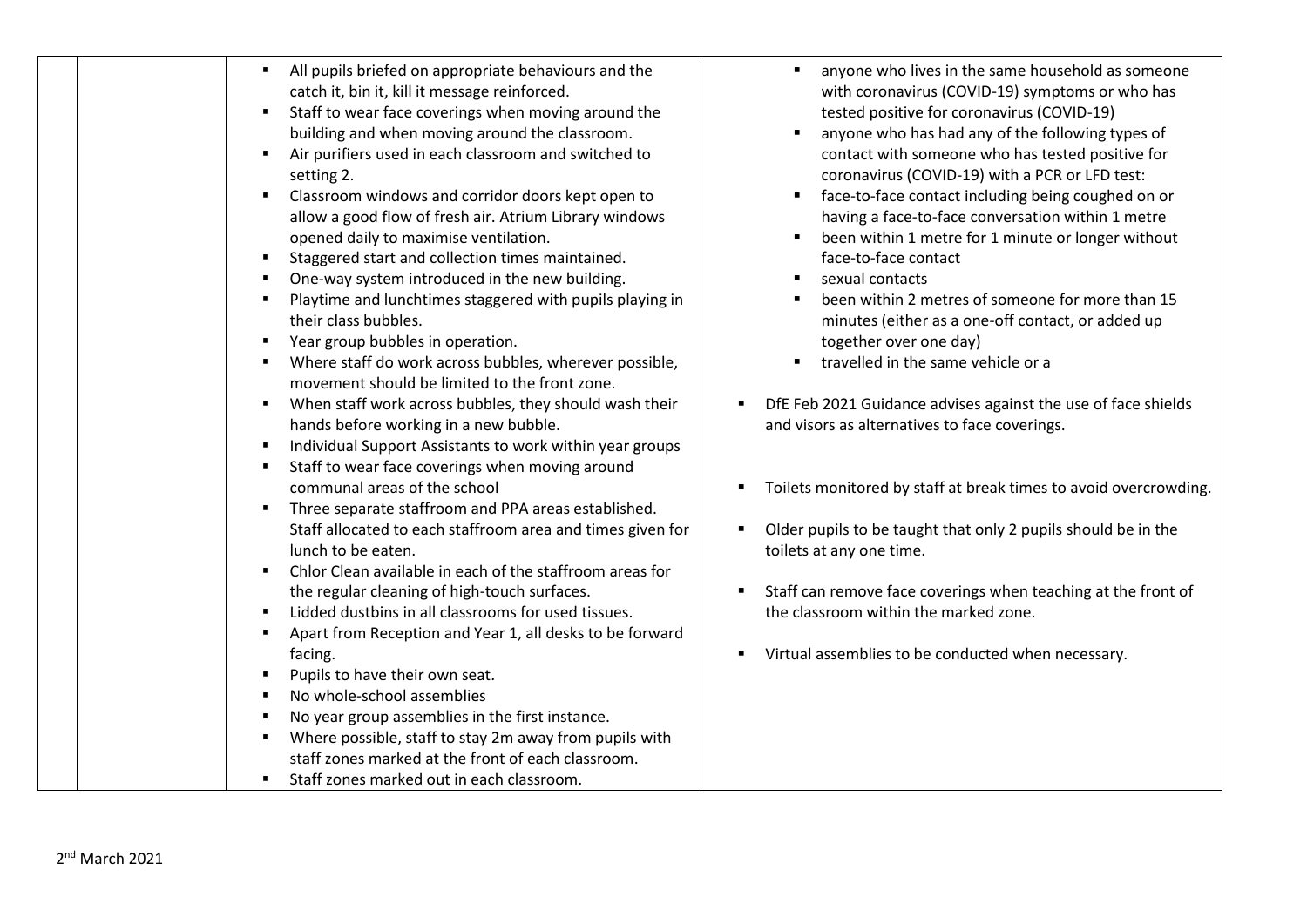| $\overline{\mathbf{4}}$ | Infection may<br>spread through<br>the use of sport<br>equipment /<br>peripatetic music<br>teachers | All visiting staff to the school made aware of the school's<br>$\blacksquare$<br>risk assessment and asked to abide by its contents.<br>Visiting staff given the Valley A4 RA overview.<br>All visiting peripatetic staff to wear face coverings when<br>$\blacksquare$<br>on site.<br>PE lessons to take place outside where possible.<br>$\blacksquare$<br>Where PE takes place inside it should be in the largest<br>$\blacksquare$<br>indoor space and activities should not involve heavy<br>breathing.<br>Indoor PE spaces adequately ventilated.<br>$\blacksquare$<br>Sports equipment to be cleaned regularly.<br>$\blacksquare$<br>No singing to take place<br>п<br>No class wind or brass lessons to take place in groups of<br>$\blacksquare$<br>15 or more.<br>Plastic screens to be used for 1:1 peripatetic music<br>$\blacksquare$<br>lessons<br>No sharing of instruments<br>$\blacksquare$ | PE Curriculum planned so different year groups are studying<br>٠<br>different sports to reduce the need for sharing equipment<br>between year groups.<br>No contact sports.<br>٠<br>HT to liaise with BYMT staff as to their own risk assessments.<br>Majority of BYMT 1:1 music lessons to remain as remote lessons<br>$\blacksquare$<br>until after the Easter holidays. |
|-------------------------|-----------------------------------------------------------------------------------------------------|-------------------------------------------------------------------------------------------------------------------------------------------------------------------------------------------------------------------------------------------------------------------------------------------------------------------------------------------------------------------------------------------------------------------------------------------------------------------------------------------------------------------------------------------------------------------------------------------------------------------------------------------------------------------------------------------------------------------------------------------------------------------------------------------------------------------------------------------------------------------------------------------------------------|----------------------------------------------------------------------------------------------------------------------------------------------------------------------------------------------------------------------------------------------------------------------------------------------------------------------------------------------------------------------------|
| 5                       | <b>Maintaining Social</b><br>Distancing at<br>playtimes /<br>lunchtimes                             | Playtimes and lunchtimes will be staggered.<br>$\blacksquare$<br>Pupils to play / eat in their class bubbles.<br>$\blacksquare$<br>Dining tables cleaned between each sitting with Chlor<br>$\blacksquare$<br>Clean solution<br>Some year groups to continue receiving their lunch in<br>$\blacksquare$<br>class. Reception to eat in the Studio with Years 3 and 4<br>eating in the classroom.<br>School field used during periods of fine weather.<br>$\blacksquare$                                                                                                                                                                                                                                                                                                                                                                                                                                      | Reduced number of staff in staffroom due to staggered times.<br>$\blacksquare$<br>Second (possibly third) staffroom area established.                                                                                                                                                                                                                                      |
| 6                       | Too many staff in<br>school                                                                         | Admin Team to remain on a rota system.<br>$\blacksquare$<br>Staff to work at home for PPA where possible.<br>$\blacksquare$                                                                                                                                                                                                                                                                                                                                                                                                                                                                                                                                                                                                                                                                                                                                                                                 | Consider rota system for SLT<br>٠                                                                                                                                                                                                                                                                                                                                          |
| $\overline{7}$          | <b>Social Distancing</b><br><b>During Fire</b><br>Evacuation                                        | All Pupils to line up facing the Year 6 Block<br>$\blacksquare$<br>Pre-School, Reception, Year 1 and 2BW to line up on Key<br>п<br>Stage 1 Playground<br>2KH, 2RJC to join Years 3-6 on Key Stage 2 Playground<br>$\blacksquare$                                                                                                                                                                                                                                                                                                                                                                                                                                                                                                                                                                                                                                                                            | No formal fire drill undertaken as this would involve year groups<br>$\blacksquare$<br>mixing.<br>All year groups will individually walk through fire evacuation and<br>identify muster location.                                                                                                                                                                          |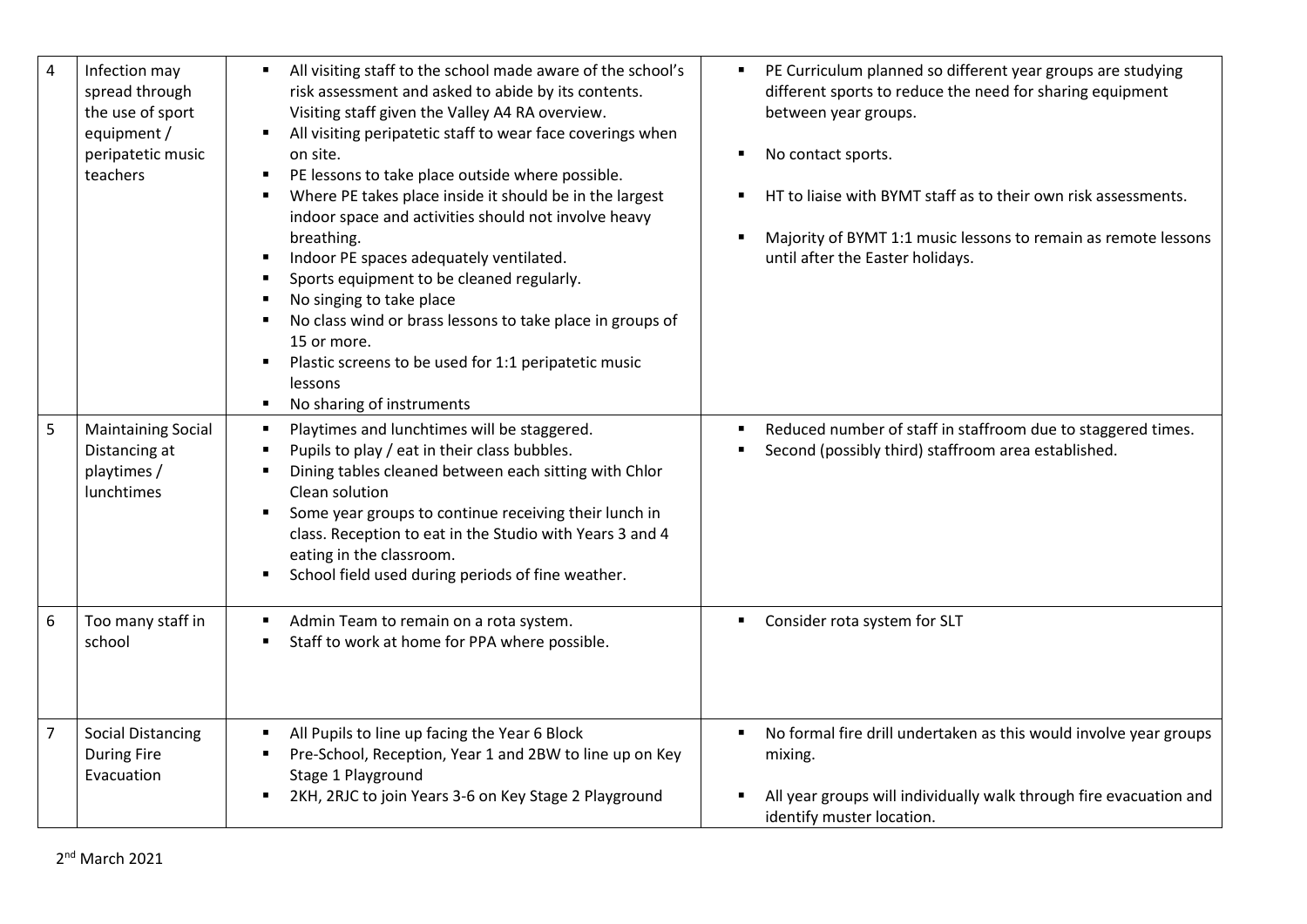|                                                                                                                                                                                                                                                                                                                                                                                                                                                                                                                                                                                                                                                                                      | Fire Alarm to be sounded week beginning 8 <sup>th</sup> March for all new<br>٠                                                                                                                                                                                                                                                                                                                                                                                                                                                                                                                                                                                                                                                                                                                                                                                                                                                                                                                                                                                                                                                                                                                                                               |
|--------------------------------------------------------------------------------------------------------------------------------------------------------------------------------------------------------------------------------------------------------------------------------------------------------------------------------------------------------------------------------------------------------------------------------------------------------------------------------------------------------------------------------------------------------------------------------------------------------------------------------------------------------------------------------------|----------------------------------------------------------------------------------------------------------------------------------------------------------------------------------------------------------------------------------------------------------------------------------------------------------------------------------------------------------------------------------------------------------------------------------------------------------------------------------------------------------------------------------------------------------------------------------------------------------------------------------------------------------------------------------------------------------------------------------------------------------------------------------------------------------------------------------------------------------------------------------------------------------------------------------------------------------------------------------------------------------------------------------------------------------------------------------------------------------------------------------------------------------------------------------------------------------------------------------------------|
|                                                                                                                                                                                                                                                                                                                                                                                                                                                                                                                                                                                                                                                                                      | pupils and staff to familiarise themselves with this.                                                                                                                                                                                                                                                                                                                                                                                                                                                                                                                                                                                                                                                                                                                                                                                                                                                                                                                                                                                                                                                                                                                                                                                        |
| 8<br>Dealing with First<br>All minor first aid carried out in year groups.<br>٠<br>Aid and Medicines<br>More Serious first aid to be treated by first aider in the<br>٠<br>First Aid Room (Wet Room).<br>PPE to be worn by First Aider.<br>٠<br>Medication will be taken to the pupil in their classroom<br>with pupil coming to the doorway to receive medicine.                                                                                                                                                                                                                                                                                                                    | Staff to be shown the videos supplied by Bromley's Public<br>٠<br>Health Team regarding the donning and doffing of PPE during<br>the September INSET.                                                                                                                                                                                                                                                                                                                                                                                                                                                                                                                                                                                                                                                                                                                                                                                                                                                                                                                                                                                                                                                                                        |
| 9<br>Staff or pupil<br>Pupil taken to isolation room (First Aid Room).<br>$\blacksquare$<br>displaying COVID-<br>Staff member accompanying pupil to wear PPE.<br>٠<br>Parents called to collect pupil and advised to arrange a<br>19 symptoms at<br>school.<br>test.<br>Pupil / staff member to remain off school for 10 days or<br>٠<br>until a negative test result is received.<br>Isolation Room cleaned and any contaminated products<br>٠<br>double bagged and retained for 72 hours before disposal.<br>Staff member who dealt with the pupil to wash their<br>٠<br>hands thoroughly after dealing with the pupil.<br>Unwell staff member to go home and arrange a test.<br>٠ | Staff and parent prompts created as to the action needed in<br>٠<br>different scenarios based on the information provided by<br>Bromley's Public Health Team.<br>When a school becomes aware that a school member has tested<br>positive for coronavirus, the school will contact the local health<br>protection team. The team will carry out a rapid risk assessment<br>to confirm who's been in close contact with the person, and<br>these people will be asked to self-isolate.<br>To help with this, records will be kept of:<br>٠<br>The pupils and staff in each group<br>٠<br>Any close contact that takes place between children and staff in<br>٠<br>different groups<br>Close contact is defined as:<br>anyone who lives in the same household as someone<br>with coronavirus (COVID-19) symptoms or who has<br>tested positive for coronavirus (COVID-19)<br>anyone who has had any of the following types of<br>contact with someone who has tested positive for<br>coronavirus (COVID-19) with a PCR or LFD test:<br>face-to-face contact including being coughed on or<br>having a face-to-face conversation within 1 metre<br>been within 1 metre for 1 minute or longer without<br>face-to-face contact<br>sexual contacts |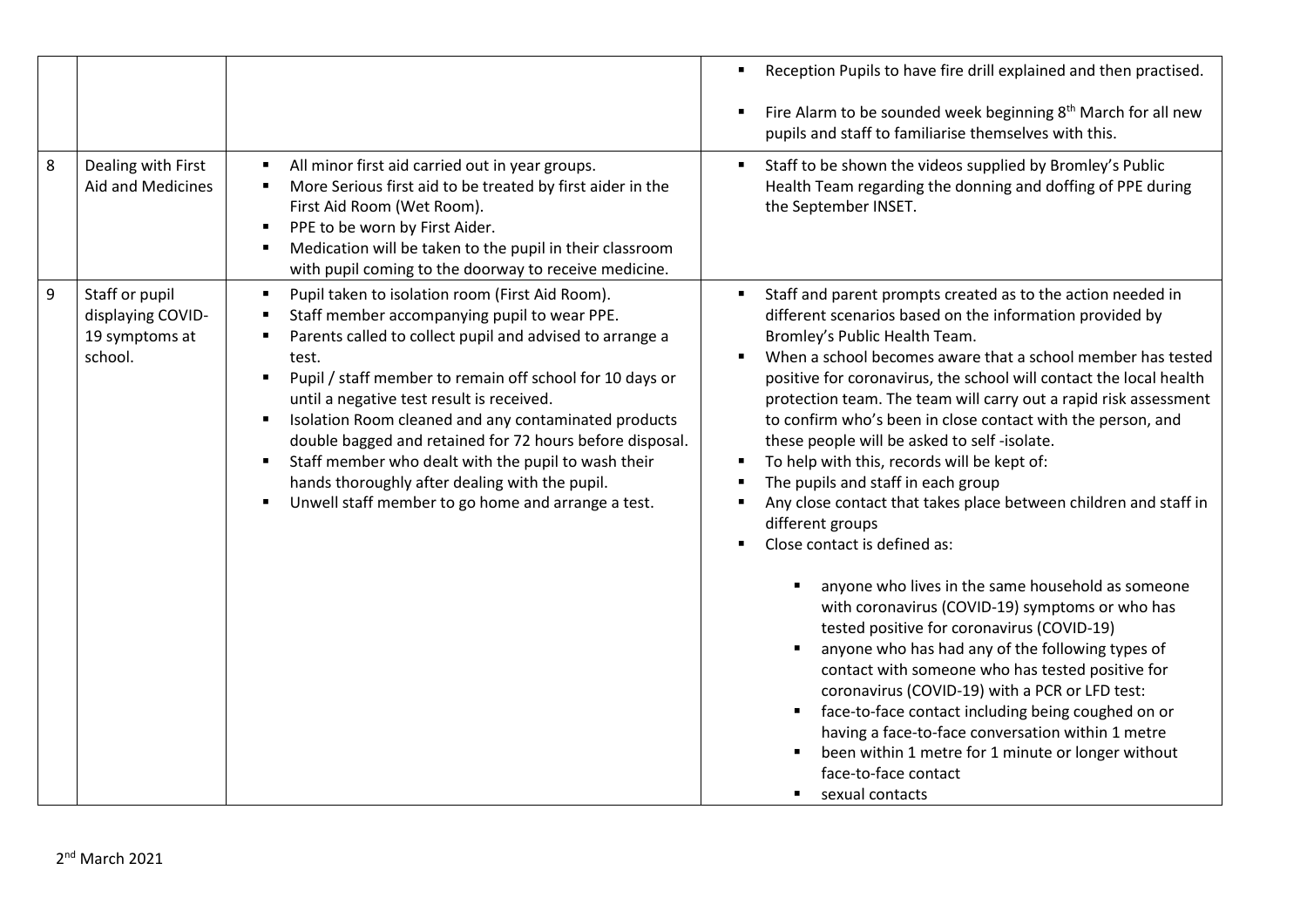|    |                                                                                                                           |                                                                                                                                                                                                                                                                                                                                                                                                                                                                                                                                                                        | been within 2 metres of someone for more than 15<br>$\blacksquare$<br>minutes (either as a one-off contact, or added up<br>together over one day)<br>travelled in the same vehicle or a<br>If there are 2 or more confirmed cases within 14 days, or an<br>$\blacksquare$<br>overall rise in sickness absence where coronavirus is suspected,<br>the school will work with the local health protection team to<br>decide if additional action is needed. Any advice given by the<br>team will be followed.<br>Regular reminders to parents and staff that no one should come<br>$\blacksquare$<br>into school if they have been told to self-isolate |
|----|---------------------------------------------------------------------------------------------------------------------------|------------------------------------------------------------------------------------------------------------------------------------------------------------------------------------------------------------------------------------------------------------------------------------------------------------------------------------------------------------------------------------------------------------------------------------------------------------------------------------------------------------------------------------------------------------------------|------------------------------------------------------------------------------------------------------------------------------------------------------------------------------------------------------------------------------------------------------------------------------------------------------------------------------------------------------------------------------------------------------------------------------------------------------------------------------------------------------------------------------------------------------------------------------------------------------------------------------------------------------|
| 10 | <b>Parent Unwilling</b><br>to engage in<br>testing process                                                                | Whole-school communications to stress the importance<br>of everyone playing their part in the test and trace<br>system.<br>Any pupil showing symptoms cannot return to school<br>п<br>until the 10-day isolation has taking place or a negative<br>test result has been received.                                                                                                                                                                                                                                                                                      | Schools are to be provided with a small number of home testing<br>kits. Consideration to be given to giving these to families who<br>might not otherwise engage in testing.                                                                                                                                                                                                                                                                                                                                                                                                                                                                          |
| 11 | Pupil / Staff not<br>returning to<br>school                                                                               | Senior Leaders to continually engage with the family.<br>Where necessary, SLT to engage with vulnerable families<br>BAME, pupils / staff with underlying medical needs and<br>support as appropriate.<br>School to work closely with families where pupils might<br>$\blacksquare$<br>be receiving treatment such as chemotherapy /<br>immunotherapy<br>Reinforce the latest DfE guidance which states all pupils<br>п<br>should return to school.<br>Extremely clinically vulnerable pupils identified and,<br>п<br>where appropriate, risk assessments put in place. | Use of school nurse team to engage with families where<br>п<br>necessary.<br>Any restrictions on returning to work stipulated by a GP will be<br>$\blacksquare$<br>considered and reasonable adjustments made.<br>Where a staff member does not wish to return to work or<br>reasonable alternative provision, consideration given to a period<br>of unpaid leave.                                                                                                                                                                                                                                                                                   |
| 12 | Staff or Pupil tests<br>positive for COVID<br>19<br>(including<br>continuity of<br>learning for those<br>who are well but | Local Public Health Team alerted and necessary guidance<br>followed.<br>All pupils and staff in the affected bubble and anyone else<br>who has been in contact with the infected person to be<br>informed.<br>Year Group bubble prevented from coming to school<br>where possible.                                                                                                                                                                                                                                                                                     | School to work with local Health Protection Team and follow<br>guidance given.<br>Staff and parent prompts created as to the action needed in<br>different scenarios based on the information provided by<br>Bromley's Public Health Team.                                                                                                                                                                                                                                                                                                                                                                                                           |

2 nd March 2021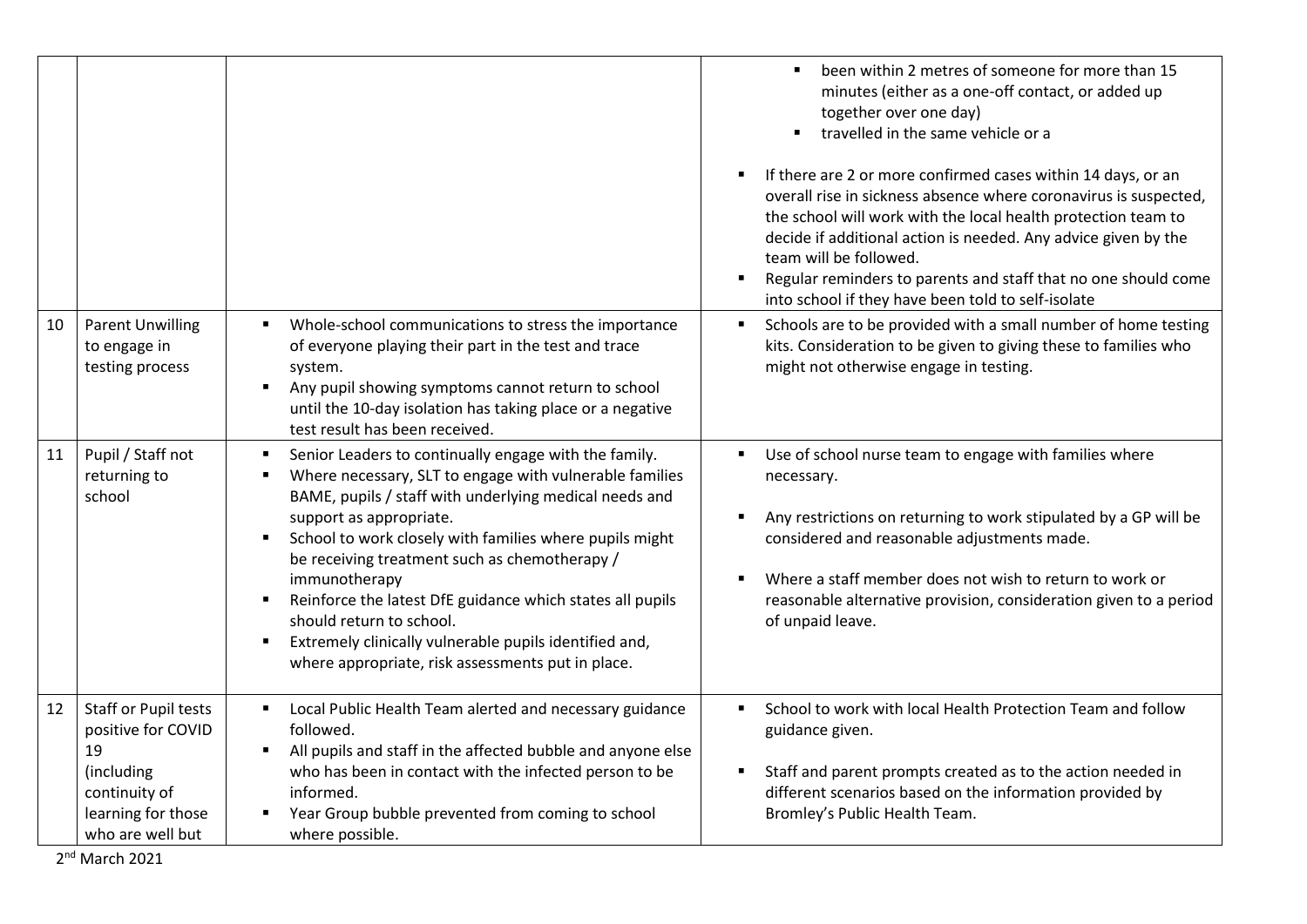|    | having to self-<br>isolate)                                     | If confirmation of a positive test result is received during<br>$\blacksquare$<br>the school day, parents to be contacted to come and<br>collect their child and relevant staff to go home.<br>All parties who have been in close contact to self-isolate<br>$\blacksquare$<br>for 10 days.<br>Classrooms to be closed for 72 hrs before a deep clean is<br>п<br>carried out.<br>Year Group to continue with their learning remotely.<br>٠                                                                    | Staff and parents of the wider school to be informed of a<br>٠<br>positive case in school.<br>Staff to begin to explore using Microsoft Teams to deliver short<br>$\blacksquare$<br>recorded lessons in the first instance.                                   |
|----|-----------------------------------------------------------------|---------------------------------------------------------------------------------------------------------------------------------------------------------------------------------------------------------------------------------------------------------------------------------------------------------------------------------------------------------------------------------------------------------------------------------------------------------------------------------------------------------------|---------------------------------------------------------------------------------------------------------------------------------------------------------------------------------------------------------------------------------------------------------------|
| 13 | <b>Extended Care</b><br>impacted by safe<br>numbers.            | School to determine requirements for BASC.<br>$\blacksquare$<br>School to determine staffing requirements.<br>Е<br>Provision to be altered to avoid high contact activities<br>п<br>and contact sports.<br>Where bubbles in school cannot be maintained in BASC,<br>$\blacksquare$<br>then smaller, consistent bubbles should be formed.                                                                                                                                                                      | Valley to split BASC in two groups: the first for Reception to<br>٠<br>Years2/3 and the second for Years 3 / 4 - 6.<br>Parents to be asked to only use the BASC as a last resort.<br>٠<br>No other extra-curricular clubs to run until the summer term.<br>п. |
| 14 | <b>Educational Visits</b><br>(including financial<br>liability) | No school trips to be undertaken at this time.<br>٠                                                                                                                                                                                                                                                                                                                                                                                                                                                           | $\blacksquare$                                                                                                                                                                                                                                                |
| 15 | Reputation                                                      | Ensure ongoing dialogue with parents including regular<br>$\blacksquare$<br>situation updates.<br>Evidence measures being taken including social<br>$\blacksquare$<br>distancing and enhanced cleaning procedures.<br>Where appropriate, school to follow the latest DfE<br>Ξ<br>guidance along with other Public Health guidance.                                                                                                                                                                            | School to continue to liaise closely with the cleaning team.<br>٠<br>School to keep abreast of DfE / Public Health updates.<br>٠                                                                                                                              |
| 16 | Wellbeing of<br>pupils and staff                                | Staff to support pupils where necessary.<br>٠<br>School to continue to receive support from the Wellbeing<br>٠<br>Service for pupils in Years 4-6.<br>School to continue to communicate wellbeing resources<br>٠<br>to families and staff.<br>School to host ticketed coffee morning sessions to catch<br>٠<br>up with families most in need.<br>All staff to complete the 1hr Coffee Break CPD sent by RJC<br>$\blacksquare$<br>All staff have completed the 3hr training package from<br>П<br>Beacon House. | Remind staff of their Unions and how they might be able to help<br>Remind staff of Health Assured and draw their attention to the<br>٠<br>helpline number.<br>Valley to access Bromley's Partnership Response where needed.                                   |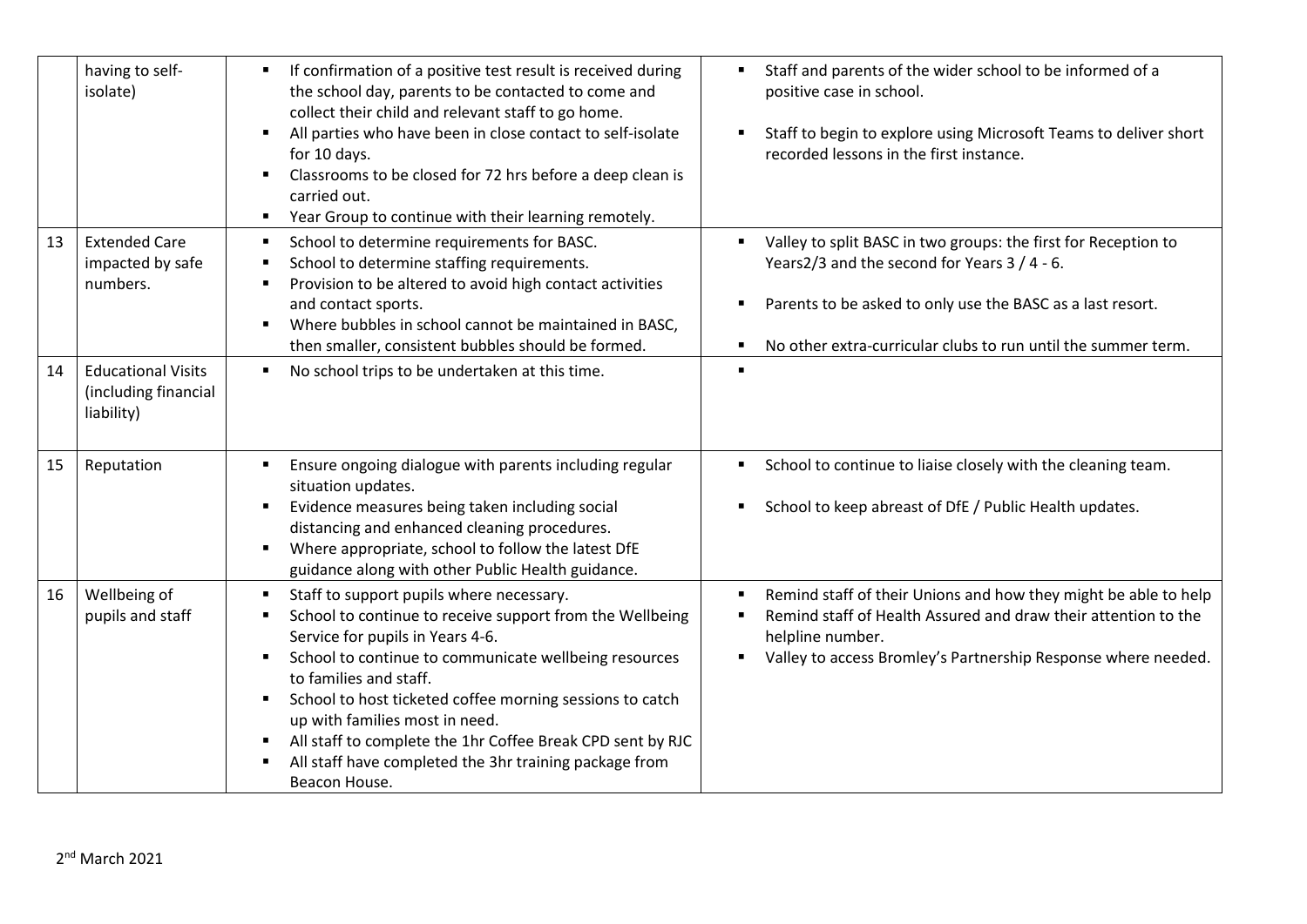|    |                                                                                                               | Senior Leaders to complete the 2hr course with Beacon<br>$\blacksquare$<br>House on how best to support pupils and staff returning<br>to school.<br>Check in with the most vulnerable staff and pupils to<br>$\blacksquare$<br>gauge how they are feeling and support where necessary.<br>Build in necessary info on pupil and staff wellbeing as<br>$\blacksquare$<br>part of the safeguarding INSET. |                                                                                                                                                                                                                                                                                                                                                             |
|----|---------------------------------------------------------------------------------------------------------------|--------------------------------------------------------------------------------------------------------------------------------------------------------------------------------------------------------------------------------------------------------------------------------------------------------------------------------------------------------------------------------------------------------|-------------------------------------------------------------------------------------------------------------------------------------------------------------------------------------------------------------------------------------------------------------------------------------------------------------------------------------------------------------|
| 17 | Travel to and from<br>School                                                                                  | Parents to be advised not to use public transport during<br>$\blacksquare$<br>peak times and avoid public transport where possible.<br>Ensure bins are provided for the disposal of face<br>$\blacksquare$<br>coverings worn on public transport.<br>Staff discouraged from car sharing.<br>$\blacksquare$                                                                                             | Staff and parents encouraged to walk or cycle where possible.<br>$\blacksquare$<br>Draw staff attention to the new Government cycle to work<br>scheme.                                                                                                                                                                                                      |
| 18 | Senior Staff<br>become unwell<br>leading to<br>insufficient<br>leaders to run the<br>school.                  | SLT to consider maintain a rota for being on site and<br>working from home.<br>Where possible, reduce the mixing the SLT who are on<br>$\blacksquare$<br>site.<br>Reduce the number of meetings held with external<br>$\blacksquare$<br>people in school and travelling to meetings outside of<br>school.                                                                                              | Only essential face-to-face meetings will be held at school and<br>$\blacksquare$<br>SLT will only travel to essential off-site meetings.<br>Consider holding essential meetings outside.<br>$\blacksquare$<br>All essential face-to-face meetings to be socially distanced.                                                                                |
| 19 | Ongoing contact<br>with staff and<br>pupils in the event<br>of partial closure /<br>local lockdown.           | In the event of local lockdown or the partial closure of<br>$\blacksquare$<br>the school, staff will maintain regular contact with<br>families by adopting the usual lockdown home-learning<br>routines.<br>Attendance for those pupils with prior poor engagement<br>in home learning to be monitored closely.                                                                                        | Appendix added to the school's Safeguarding Policy dealing with<br>$\blacksquare$<br>contact, mental health and e-safety.<br>Staff to begin using Microsoft Teams for Homework<br>$\blacksquare$<br>Staff to begin experimenting with uploading Recorded lessons<br>$\blacksquare$<br>via Teams<br>Possible move to Live Lessons on Teams<br>$\blacksquare$ |
| 20 | Staff or pupils<br>unable to return<br>to school due to<br>need to<br>quarantine on<br>return from<br>abroad. | If staff become aware that they will have to quarantine,<br>$\blacksquare$<br>school to be advised as soon as possible.<br>Cover to be arranged for class(es) using school staff<br>$\blacksquare$<br>where possible.                                                                                                                                                                                  | Parents to advise school that family are in quarantine, and date<br>$\blacksquare$<br>of return to school.<br>Where a pupil is unable to attend school because they are<br>$\blacksquare$<br>complying with clinical and/or public health advice, access must<br>be offered to remote education.                                                            |